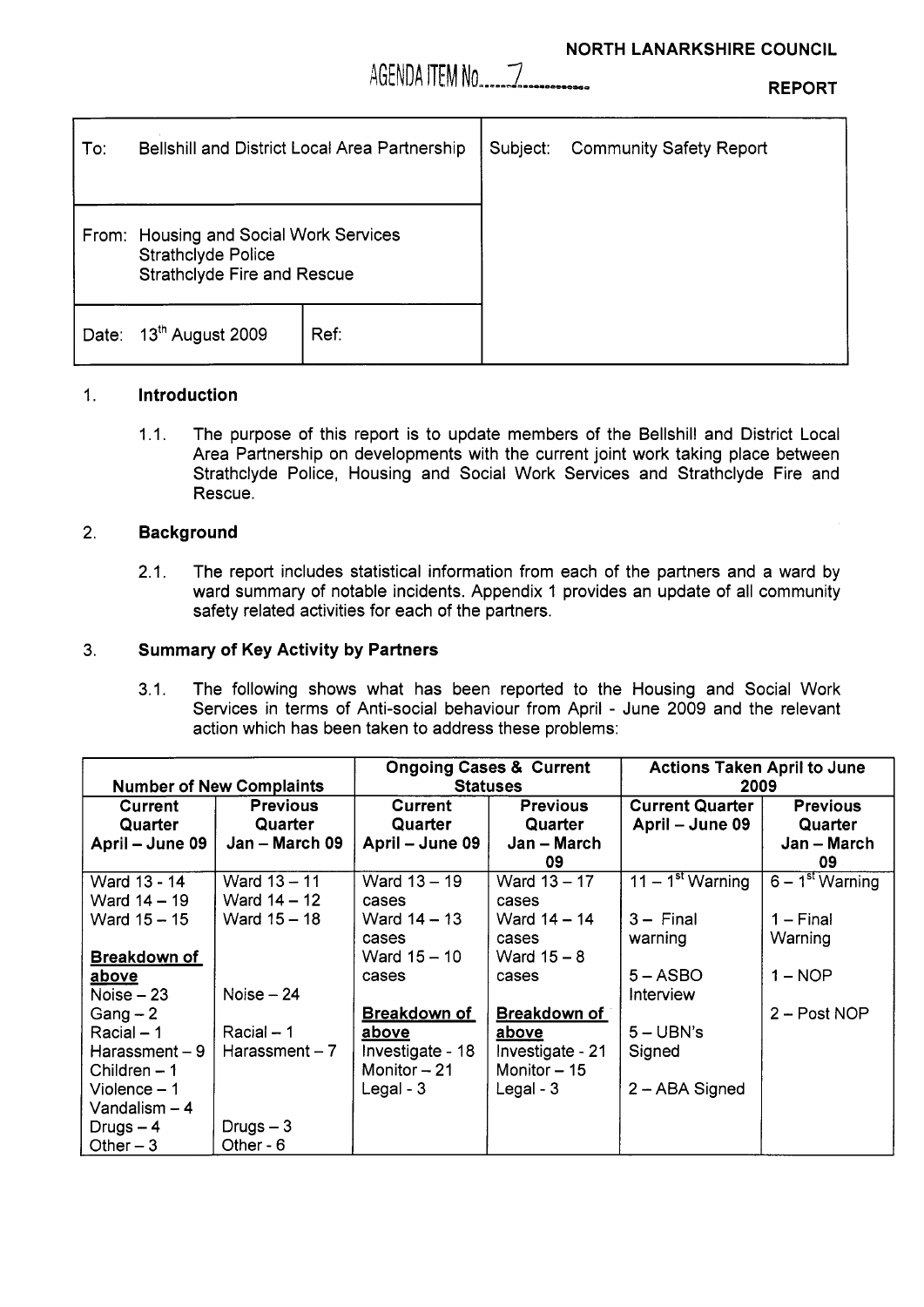#### 3.2. **Statistical Evaluation**

3.3. There has been a 15% rise in the number of new complaints received this quarter compared to the previous quarter and a significant rise in complaints within ward 14 -Bellshill. There has also been an increase in vandalism and gang complaints. This may have resulted due to the improvement in weather conditions during the current quarter. First warnings have nearly doubled in the current period, with the majority issued due to noise complaints. Further there were a significant number of UBN's and ABA's singed. This was the result of the Violence Reduction Day held in Ward 13

#### 3.4. **Mediation Services**

The following table illustrates the number of cases referred to Mediation:

|                | April                                  | May                                    | June                                   |       |
|----------------|----------------------------------------|----------------------------------------|----------------------------------------|-------|
| <b>Ward No</b> | <b>Referred to</b><br><b>Mediation</b> | <b>Referred to</b><br><b>Mediation</b> | <b>Referred to</b><br><b>Mediation</b> | Total |
| 13             |                                        |                                        |                                        |       |
| 14             |                                        |                                        |                                        |       |
| 15             |                                        |                                        |                                        |       |
| Гоtal          |                                        |                                        |                                        |       |

3.5. The following table shows the performance information on a ward by ward basis in terms of Strathclyde Fire and Rescue:

|                                        | Ward 13 | Ward 14 | Ward 15 | <b>Total</b> |
|----------------------------------------|---------|---------|---------|--------------|
| Number of fire Fatalities (F) and fire |         |         |         |              |
| Casualties (C)                         |         |         |         |              |
| Number of accidental house fires       |         |         |         |              |
| Number of Home Fire Safety Visits      |         |         |         |              |
| (HFSV)                                 |         |         |         |              |
| Number of deliberate fires             | ว       |         | R       | 13           |
| Number of false alarms malicious       |         |         |         |              |
| Number of false alarms (Code 3         | 33      | 13      | 18      | 64           |
| system fault)                          |         |         |         |              |
| Number of road traffic collisions      |         |         | 3       |              |
| where SFR services used                |         |         |         |              |

3.6. This table provides details of the number of incidents reported to the Police and the number of crime reports recorded as a result of the incidents.

| <b>Ward</b>         | <b>Crimes Reported</b> | <b>Crimes Detected</b> | %   |
|---------------------|------------------------|------------------------|-----|
| <b>Ward 13</b>      |                        |                        |     |
| Beats 71,72 & 73    | 305                    | 178                    | 58% |
| Ward 14             |                        |                        |     |
| Beats 74,75,76 & 77 | 449                    | 216                    | 48% |
| <b>Ward 15</b>      |                        |                        |     |
| Beats 78 & 80       | 202                    | 98                     | 48% |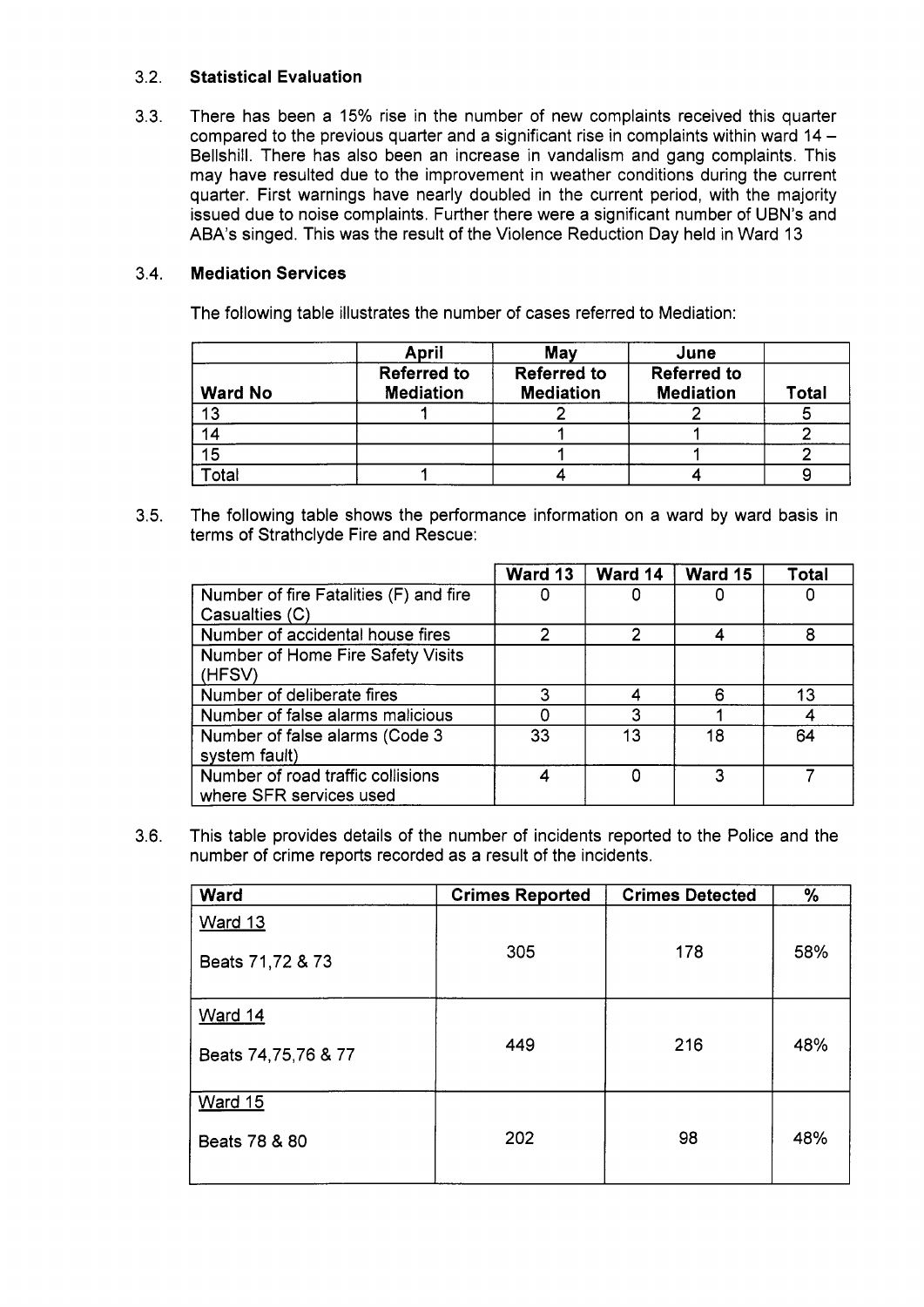## **4. Local Actions and Outcomes**

Excellent joint work continues with all partners and below are the local actions taken and associated outcomes include the following:

# **Violence Reduction Day** - **2gth April 2009**

As part of the Strathclyde Police Force Violence Reduction Strategy a joint initiative between NLC and Strathclyde Police took place in the ND Subdivision area on Wednesday  $29<sup>th</sup>$  April. This initiative was arranged in order to address gang issues and youth disorder in the area. A mobile information unit was set up in Market Place, Viewpark and provided a visible presence and took enquiries, questions and complaints from members of the public. In addition to the mobile information unit Police Officers and Anti Social Investigation staff carried out joint visits to the homes of persistent offenders. Two written warnings were served and five UBN's were signed in relation to this Violence Reduction day.

## **Targeting Under Reporting**

Both NLC and Strathclyde Police view under reporting of anti social behaviour as a concern within this locality. This was discussed at the Community Safety Sub Group where it was agreed that measures were required to combat this problem. Discussions are now underway between Housing Service and Strathclyde Police to carry out Action Days in the areas of most concern. These Action Days will involve bringing the Kontiki into the target areas, highly visible Police and Housing staff on site to give advice to members of the public, to encourage reporting and re-assure residents that all agencies are working together to resolve problems and make Communities safer.

These events will be highly publicised and it is anticipated that they will not be 'one-off's'  $-$  in the most vulnerable areas, there will be a programme of such events to try to engage and reassure the public that we will be consistent in our response to their concerns.

#### **5. Recommendation**

It is recommended that members of the Local Area Partnership:

(i) Note the contents of the report

**North Lanarkshire Council – Housing and Social Work Services Strathclyde Police Strathclyde Fire and Rescue 1 3'h August 2009**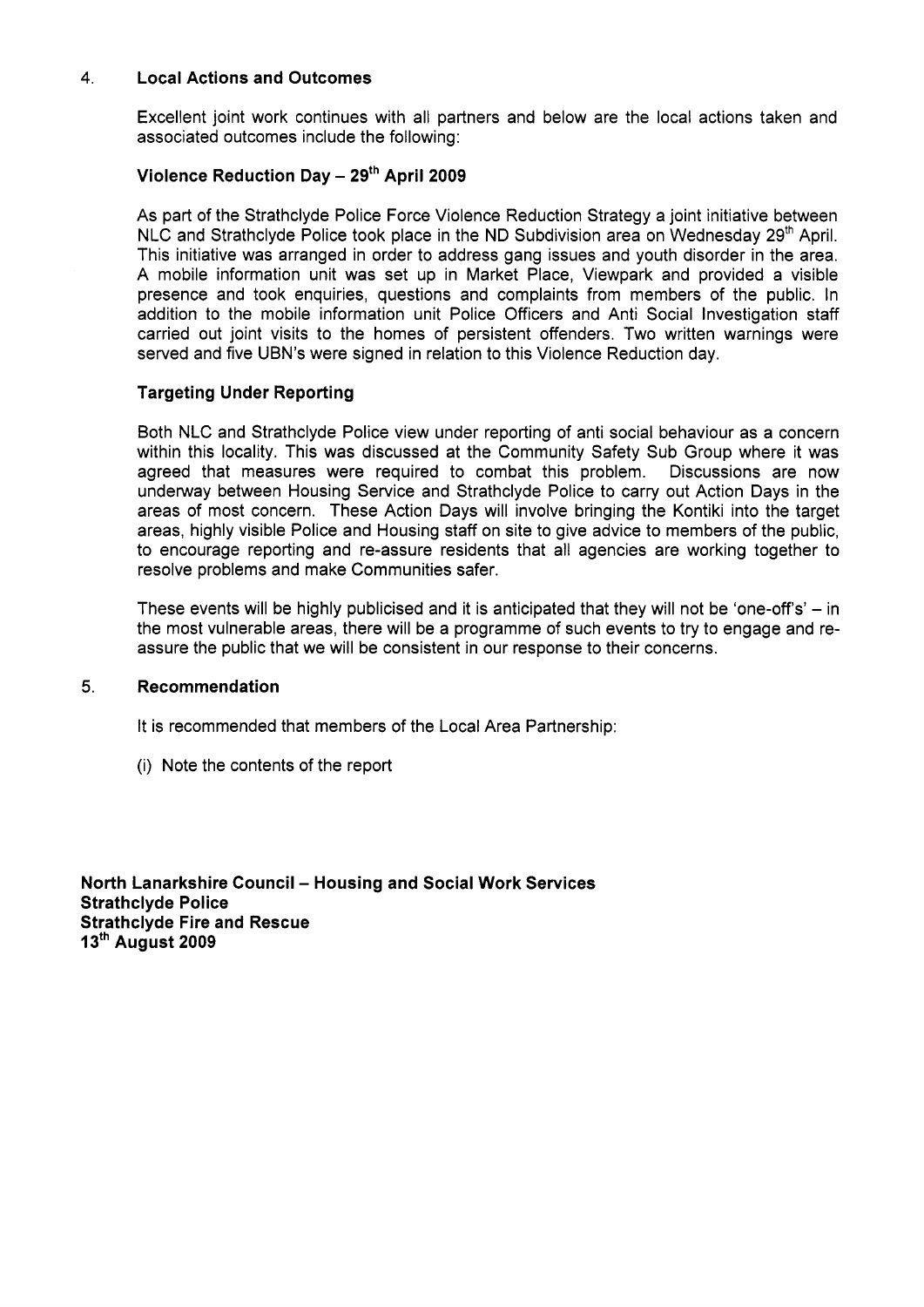## **Current Activity/Issues**

## **Ward 13** - **Thorniewood**

Numerous local actions have been undertaken during this period, including the use of additional Public reassurance foot patrols and the force Violence Reduction Unit which has regularly assisted within ward 13 targeting youths known for violence and carrying weapons, covering Laburnum Road, North Calder Road, Osprey Drive and Hill Crest Road. This area will continue to be robustly policed with additional resources when required to address any emerging problems and reassurance of the public.

In May Community Police and Community Safety Officers were involved with the Viewpark Flower Festival with no major incidents.

In May and June the Road Policing Canine unit carried out additional patrols with the Industrial Estates aimed and deterring and detecting crimes of Theft and Theft of diesel from Industrial premises and plant equipment.

Officers have been involved in Operation "Nelson" throughout May and June concentrating on offences committed in and around Licensed Premises.

Each month action days have been carried out in relation to outstanding warrants, particularly those relating to violence. These "warrant" days are set to continue on a regular basis.

Violence Reduction Unit has regularly assisted within this area targeting youths known for violence and carrying weapons.

Local officers continue to be tasked daily with extra supervision in problematic areas within Ward 13. This is reviewed daily and target areas changed accordingly.

### In Ward 13

- There are currently 10 Anti Social cases under investigation
- *<sup>0</sup>*9 anti social cases are being monitored
- *<sup>0</sup>***4** ASBO Interviews have taken place between April and June
- 2 Acceptable Behaviour Agreements have been signed between April and June
- *<sup>0</sup>*5 Unacceptable Behaviour Notices have been signed between April and June

#### Viewpark

Investigators and Community Police Officers are continuing to forge close working relationships. Two offenders have entered into Acceptable Behaviour Agreements and five Unacceptable Behaviour Notices with all being interviewed within Viewpark Police Office jointly by Investigators and Community Police Officers.

Meetings between Investigators and CPO's have taken place and a number of local issues and offenders, both emerging and persistent, have been jointly identified. Youth disorder continues to be a main area of concern in Viewpark and to address these problems joint visits to offenders homes have been carried out. ASB Investigators continue to carry out regular drive-bys in the area and report any instances of anti social behaviour to Strathclyde Police.

A case is currently being prepared to seek an ASBO against a persistent offender upon his release from prison.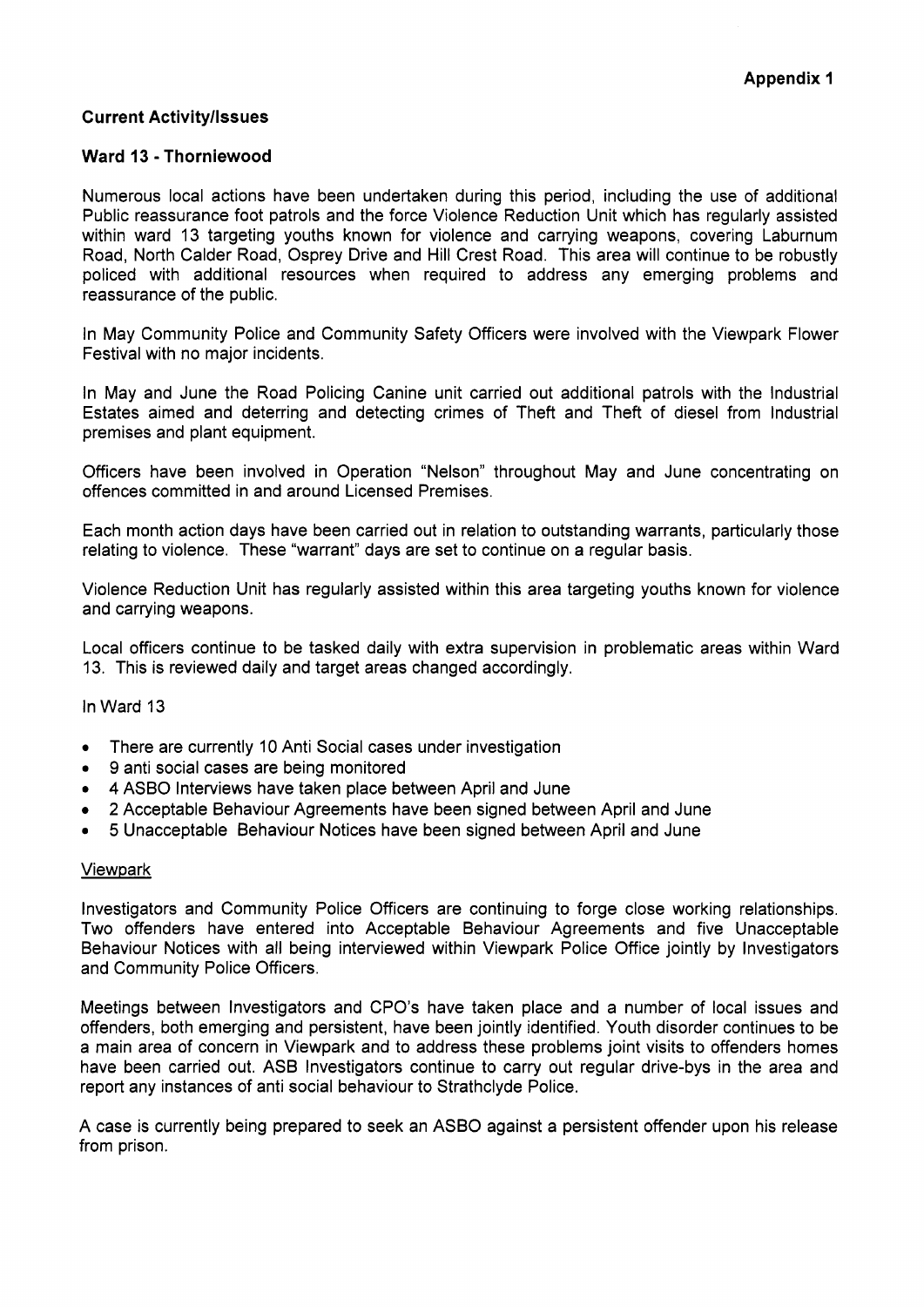## **Ward 14** - **Bellshill**

Youth disorder in the Area of Orbiston Kennels and Bankhead Stores has been robustly, policed by local officers who were also assisted by additional anti-disorder patrols, Support Unit personnel and the force Violence Reduction Unit. This area will continue to be a priority in relation to youth disorder, with additional patrols by all available resources. The Jewel Scheme and "Bing" area remains a priority for this ward and has been included in the above actions.

The success of the Blue Light Discos continues with the number of youths attending having significantly increased.

In May officers were involved in the Bellshill Street Fair, Noble Primary Gala Day and the Choices for Life initiative at Strathclyde Park all past with no major incidents.

Each month action days have been carried out in relation to outstanding warrants, particularly those relating to violence. These "warrant" days are set to continue regularly.

The force Violence Reduction Unit has regularly assisted within ward 14 targeting youths known for violence and carrying weapons.

Licensed premises are regularly visited with a view to preventing and detecting underage persons purchasing alcohol and adults purchasing it on their behalf.

We continue to police Strathclyde Park with regards to drugs misuse and promiscuous sexual activity.

Although there tends not to be many reported incidents, officers patrolling the park usually on cycle patrol continue to monitor the situation and gather intelligence from the park rangers. Additional policing patrols continue to be put in place at times when the park is in high demand such as the school holidays. Increased patrols are also planned in and around M & D's Theme Park.

In Ward 14

- *0*  There are currently *5* Anti Social cases under investigation
- *0 8* offenders are being monitored
- *0*  1 case being progressed by legal services

#### **Bellshill**

Investigators have carried out extensive door to door enquiries and an information gathering exercise in relation to a persistent problem area within Ward 14. A written warning was issued to an offender as a result of this exercise.

Within Ward 14 several local gang members have been identified and investigation into youth disorder in this area is currently ongoing.

Regular drive by's have been carried out in problem areas within this ward to attempt to gather further evidence regarding these ongoing issues.

With regards to the case at legal within this ward, breaches of Interim ASBO mean the case is now being prepared for re-submission to court for a full ASBO.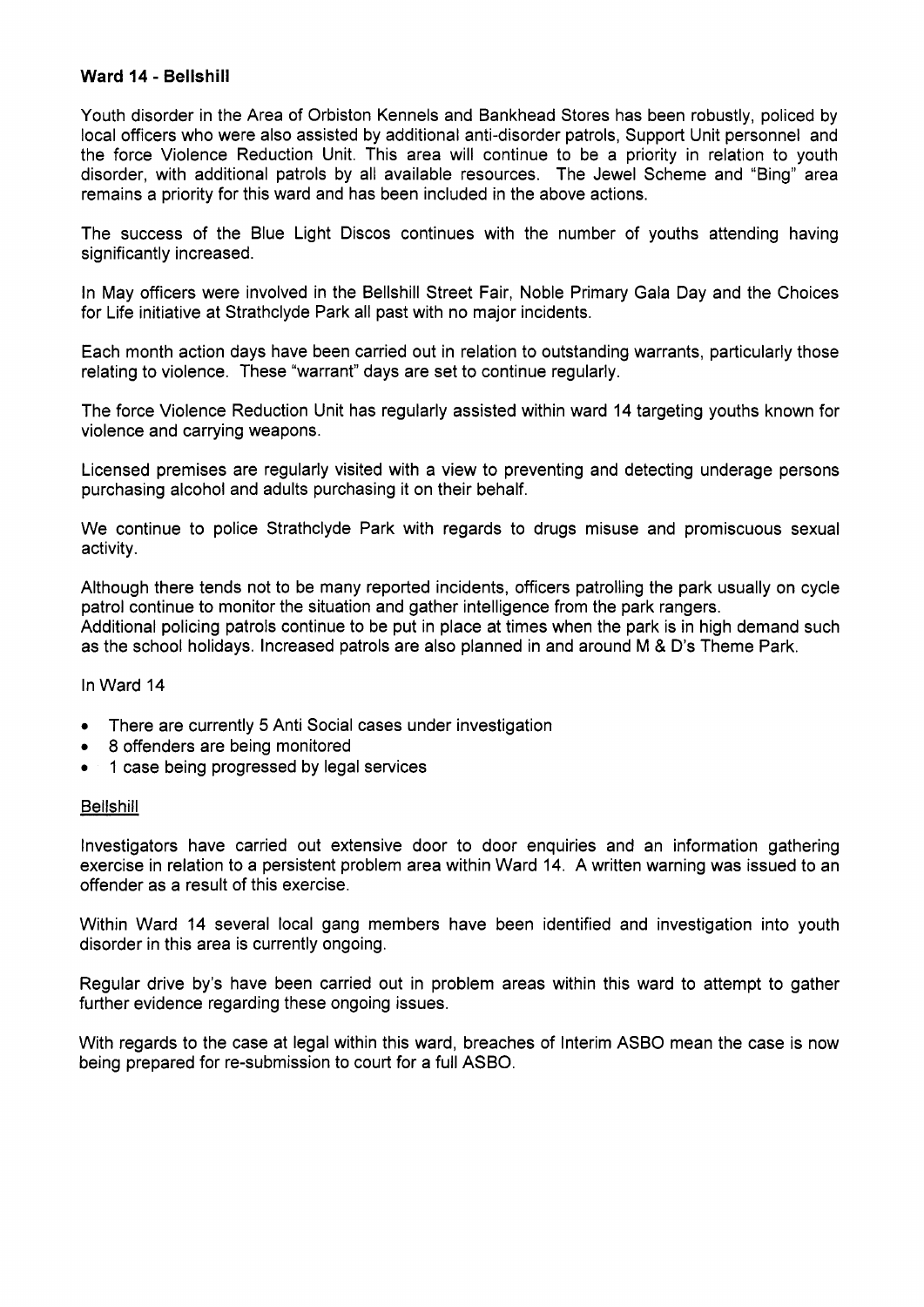## **Ward 15** - **Mossend and Holytown**

Local actions have focused additional patrols, from both Community Police, core shift and public reassurance groups, in the area of Sunnyside Terrace, Redwood Road, Shirrel Road /Park, Holytown.

Additional patrols by CP officers and Core shift robustly policed this ward in relation to reports of a large number of youths with weapons, resulting in persons being warned / arrested.

In May and June a division wide action days took place with local actions throughout wards 13, 14 and 15 local officers, carrying out licensed premise visit. Additional patrols were carried out within ward 13 to target problematic areas and curfew bail conditions and outstanding warrants.

Major Road Works commenced in connection with the construction of a new roundabout at Gartcosh Road at its junction with North Road and additional patrols have been put in place during peak periods to assist with traffic flows.

Each month action days and force initiatives have been carried out in relation to outstanding warrant, particularly those relating to violence. These "warrant" days are set to continue regularly.

The force Violence Reduction Unit has regularly assisted within wards 13, 14 and 15 targeting youths known for violence and carrying weapons.

Licensed premises are regularly visited with a view to preventing and detecting underage persons purchasing alcohol and adults purchasing it on their behalf.

The quality of life in this area remains a priority; therefore the above features will continue to be monitored closely. Any reported incidents of youth disorder are highlighted and actioned timeously for Community and core shift officers alike.

In Ward 15

- *0*  There are currently 2 cases of Anti Social Behaviour under investigation
- *0 5* offenders are being monitored
- *0*  2 cases being progressed by Legal Services.

#### Mossend and Holytown

In relation to the one of the cases at Legal Services within ward 15, further action will be taken once Hamilton Sheriff Court has disposed of all Breaches of ASBO and Breaches of the Peace.

An Extract of Conviction has been received with regards to a resident of Ward 15 being convicted of drug dealing. This case is currently being prepared for legal action.

## **ViewparWBellshill Youth Offender Meeting**

This local multi-agency meeting involves representatives from various relevant agencies such as Strathclyde Police, Anti Social Investigations staff, Social Work Services, Active Steps, Community Learning and Development and the Children's Reporter. The purpose of the group is to discuss the persistent young offenders under the age of 16 years within the local area who have come to the attention of the Police, ASTF or Reporter, with a view to discussing each individual in detail and reaching agreement on the best course of action for tackling the issues surrounding these individual's behaviour and related problems. This group meets on a regular basis, normally on the last Tuesday of each month. Legislation requires Local Authorities to take a multi-agency approach to decision making of the future and actions to be taken in relation to persistent young offenders.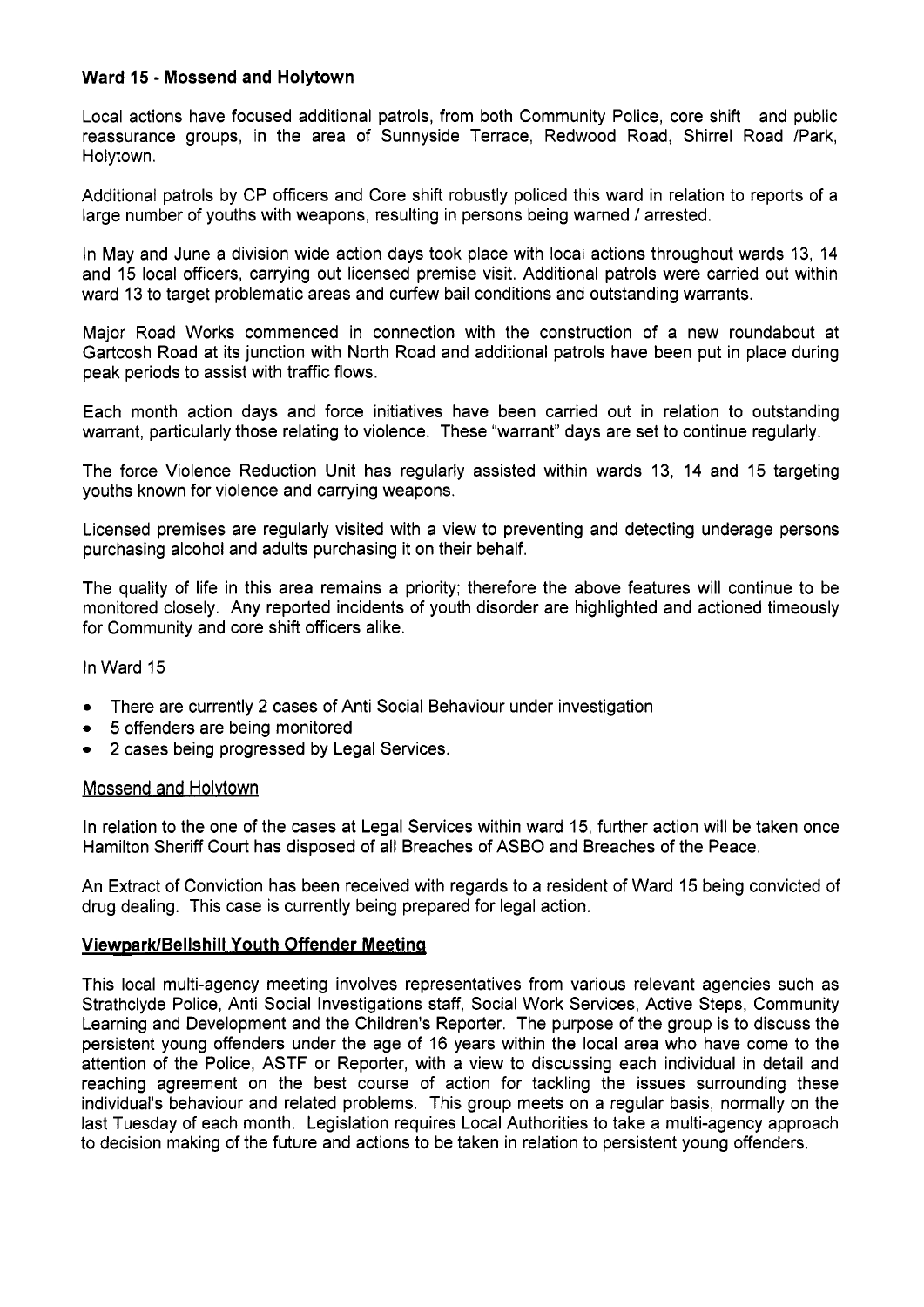The positive improvements that can result from joint working is proof that persistent offending is challenged and through planned work and interventions of agencies ensure that preventative measures are being taken and work effectively when individuals engage. To date these measures and discussions at regular meetings continue to monitor this progress.

## **Pro-active Initiatives**

#### Blue Light Disco

Activities carried out since May 2009 which involved joint partnership working with the following agencies:

- Strathclyde Police
- Fire and Rescue
- North Lanarkshire Council
- Bellshill YMCA
- Crime prevention Panel  $\bullet$
- Community Forum
- NHS Lanarkshire
- NLC Community Learning and Development
- Coakley Bus Company

The latest Disco was held in June and is aimed at youngsters aged 12-18 years with 240 youths attending. The next Disco is scheduled for October.

Transport to and from the event being provided by Coakley Bus Company.

#### Jog Scotland

The jogging group continues to be popular and will be taken over by teachers and parents. The group meets each Saturday and is also incorporated into the physical education activities in local schools. The group will continue for the foreseeable future.

#### Communitv Safetv

Caveo and Tetra alarms have been installed in 3 premises in relation to domestic incidents. Three alarms have been installed in 2 licensed premises and **I** temporary alarm in a domestic premises.

Community Improvement Partnership has been working to improve the physical environment for crime prevention purposes within the Glen area and at the rear of the Industrial Estates, Viewpark.

Community Safety is in the early stages of developing a Business Watch for premises within the Industrial Estates at Eurocentral and Tannochside whereby community safety officers will provide advice in protecting property.

The Restorative Justice Dept. at North Lanarkshire Council Housing and Social Work will be undertaking the work of painting Virgin Media junction boxes, initially in the Bellshill, Viewpark and Uddingston areas. The work will be undertaken by service users with Community Service Orders, supervised by CS Supervisors.

Community Officers working within the Public Reassurance Model have carried out over 180 Signal Interviews canvassing local people who live and work in the area to establish their main concerns and perceptions of the area in which they live and work. Those interviewed have agreed to become members of a KIN group who will be regularly contacted to get opinions on the ongoing partnership working which aims to make sustainable improvements to the communities.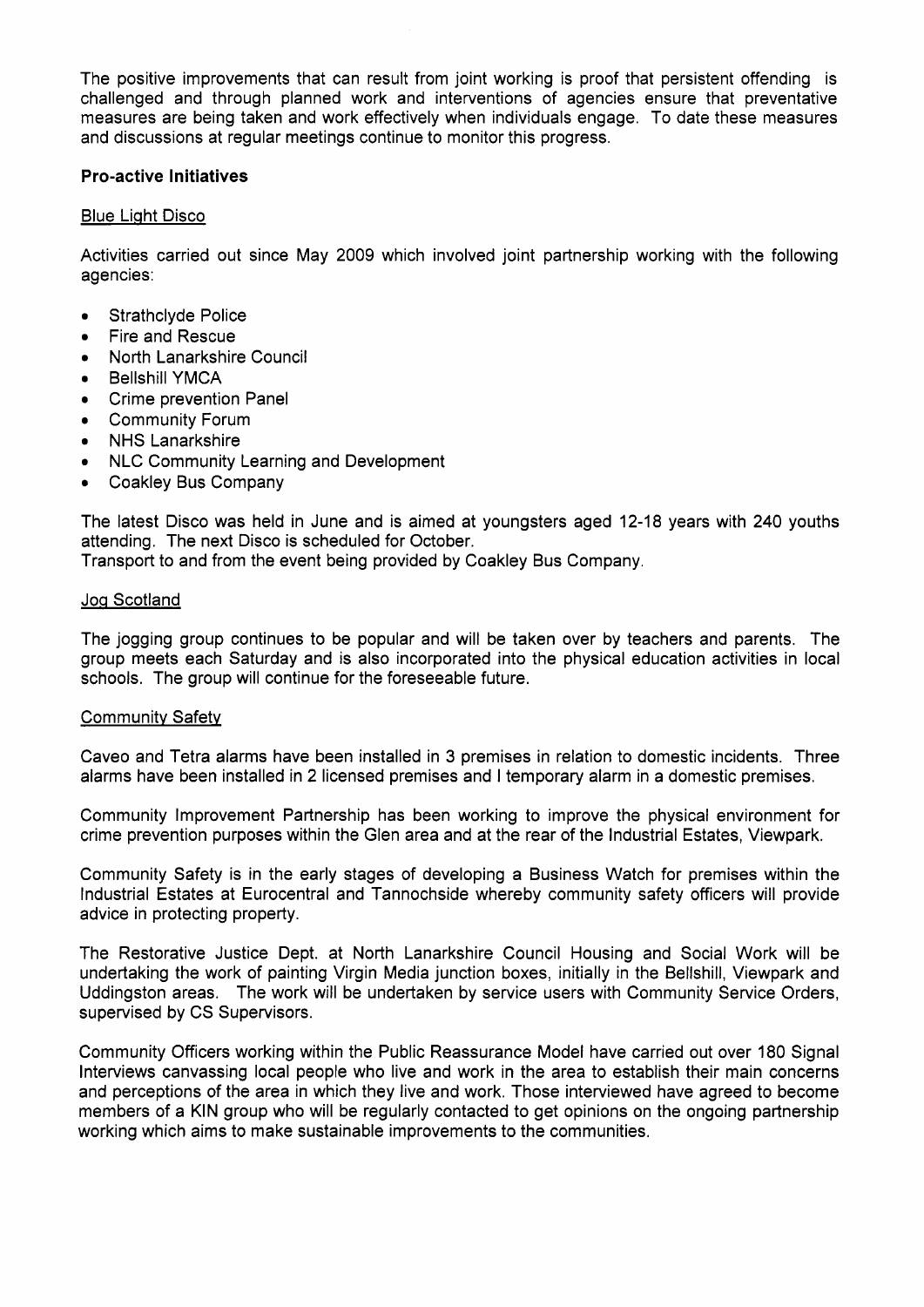Community officers have undertaken operations with the Falcon Gun to detect speeding motorists and positively influence driver behaviour within all wards.

On 26<sup>th</sup> July the Community Cup Football Challenge took place involving Police, the Mosque, North Lanarkshire Council, Ambulance Service, Fire and Rescue and British Transport Police. The tournament is supported by the 'Show Racism the Red Card' initiative and was a great success again. The Ambulance Service were victorious again this year beating one of the Lanarkshire Mosque teams in the final.

**A** total of 236 persons were charged with street drinking May - July over the three ward areas.

# **Incidents of note/Noteworthy Arrests: Ward 13**

# **Beat 71** : **Tannochside**

4 males charged with speeding 26 yr old male charged with Theft by Housebreaking 21yr old male charged with defective tyres and careless driving S3 RTA 16yr old female charged with assault 41yr old female charged with failing to provide a specimen of breath for analysis. RTA s6 41yr old male charged with no vehicle insurance Two males charged with failing to report road accidents 34yr old male charged with not wearing seatbelt 28yr old female charged with careless driving S3 RTA and failing to provide her details SI70 and Assault: punch male to face 35yr old male charged with no MOT 27yr old male charged with riding a bicycle whilst unfit through drink 14yr old male charged with theft of a mountain bike 21yr old female charged with Culpable and reckless conduct: throw brick through window injuring person within

# **Beat 72: Viewpark North**

2 males charged with serious assault

- 2 males charged with assault
- 2 males charged with police assault
- 15 year old male charged with sexual assault
- 13 year old male charged with sexual assault
- 56 year old female charged with a racial Breach of the peace
- **18** year old male charged with reset
- 1 male charged with playing loud speaker out with permitted hours
- 1 male charged with cycling in a dangerous manner
- 21 year old male charged with firearms offence
- 1 male charged with theft by housebreaking
- 4 males charged with careless driving
- 4 males charged with driving no licence or insurance
- 10 males charged for speeding
- 2 females charged with speeding
- 1 male charged with drink driving
- **4** males charged with breach of bail
- 2 females charged with breach of bail
- 46 year old male charged with being in possession of a controlled drug, Amphetamine
- 23 year old male charged with being in possession of a controlled drug Diazepam
- 3 males charged with being in possession of a controlled drug, Cannabis
- 3 males charged with no street traders licence( window cleaning)
- **4** males charged with theft by shoplifting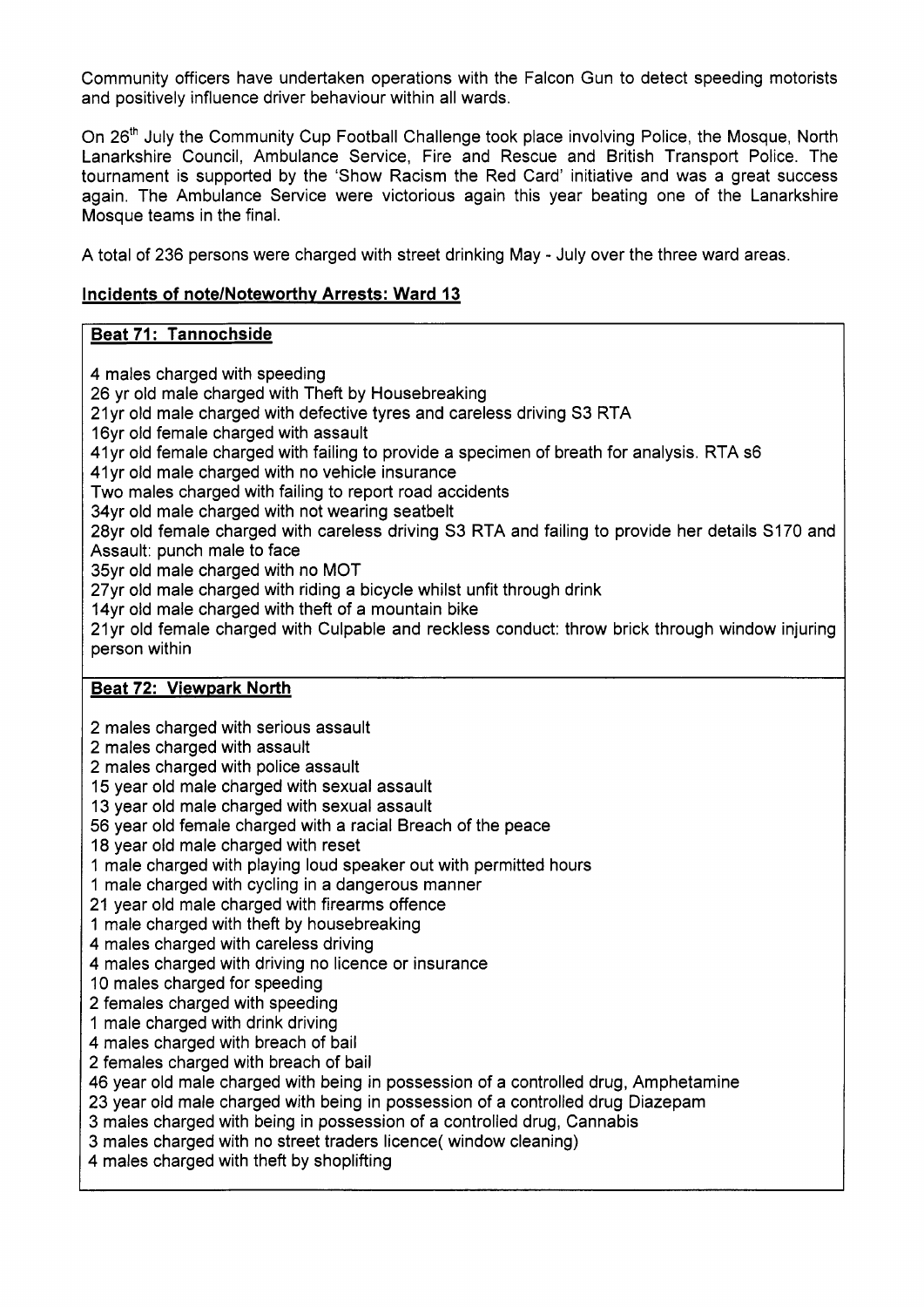# **Beat 73: Viewpark South**

8 persons charged with speeding

A 17 year old male was charged with being in possession of 4 offensive weapons

A 39 year old female was charged with purchasing alcohol for under 18s

A 14 year old youth was charged with wilful fire-raising to a dwelling

A 44 year old male was charged with driving whilst under the influence of alcohol

A 24 year old female was charged with breach of trust and embezzlement

A 14 year old youth was charged with theft

A 22 year old male was charged with theft by shop lifting

A 23 year old male was charged with wasting the time of the police for making a false allegation

A 16 year old male and a 17 year old male were charged with various road traffic offences including driving whilst under the influence of alcohol, no driving licence, no insurance and theft of a motor vehicle

A 33 year old male was charged with riding a pedal cycle whilst under the influence of alcohol

A 23 year old male was charged with having possession of 0.29 of cannabis resin

A 37 year old female was charged with failing to provide a specimen of breath for analysis for drink driving

A 32 year old charged with a breach of the peace and possession of 13.99 of cannabis resin

A 28 year old male was charged with failing to stop and provide his details after a road accident

A 17 year old male was charged with serious assault involving a knife

A 40 year old male was charged with indecent assault

A 26 year old and a 22 year old were charged with breach of the peace and resist arrest

A 35 year old male was charged with wasting the time of the police for making false allegations

4 males aged 29, 26, 22 and 19 were charged with working as window cleaners without a licence A 16 year old male was charged with theft from a motor vehicle

A 16 year old male was charged with possession of 1.9g of herbal cannabis

A 46 year old male was charged with failing to leave a licensed premises when requested to do safe

A 36 year old male was charged with carry a 8 inch knife

A 22 year old male was charged with being in possession of 0.5g cannabis

# **Incidents of note/ Noteworthy Arrests: Ward 14**

# **Beat 74: Bellshill West**

15yr old male charged with 3 thefts of money from within school premises totalling f95 37yr old male charged with possession and supply of controlled drugs (diazepam) 51 yr old male charged with careless driving. S3 RTA

2 females and 3 males charged with drink driving and other Road Traffic offences

2 drivers charged with speeding

27yr old male charged with driving whilst using mobile phone

16yr old male charged with littering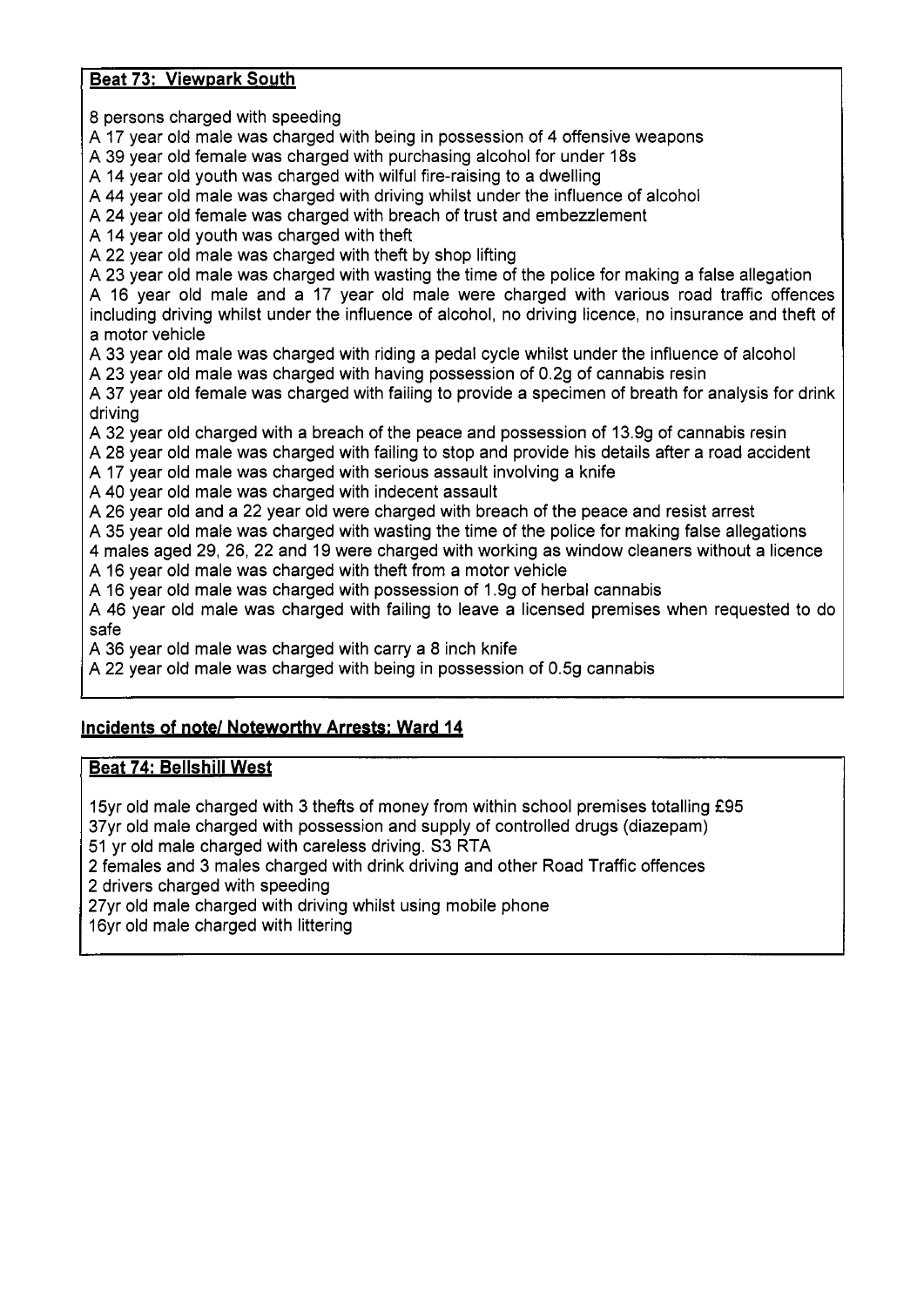## **Beat 75: Hattonrigg**

25yr old male charged with possession of cocaine. (0.327 gms)

15yr old boy charged under s57 CG(Scot)Act being within school premises with intent to commit theft there

19yr old male charged with public indecency (masturbating)

22yr old male seriously assaulted by a 19yr old male

14yr old female assaulted by 34yr old male

23yr old male charged with dangerous driving and various other RT offences

2 males charged with using a mobile phone whilst driving

21yr and 18yr old males charged with possession of firearm (air rifle) and offensive weapon (wooden post)

51yr old female charged with theft of a motor vehicle, theft of fuel, using a mobile whilst driving, failing to provide a specimen of breath, dangerous driving and vandalism to the police office and assault on a police officer

37yr old male charged with possession and concerned in the supply of Cannabis, Valium and **Heroin** 

23yr old male charged with possession and concerned in the supply of cocaine

13yr old schoolboy charged with culpable and reckless conduct having thrown a traffic cone over a garden fence narrowly missing a small child

36yr old female charged with breach of ASBO

20yr old male charged with drink driving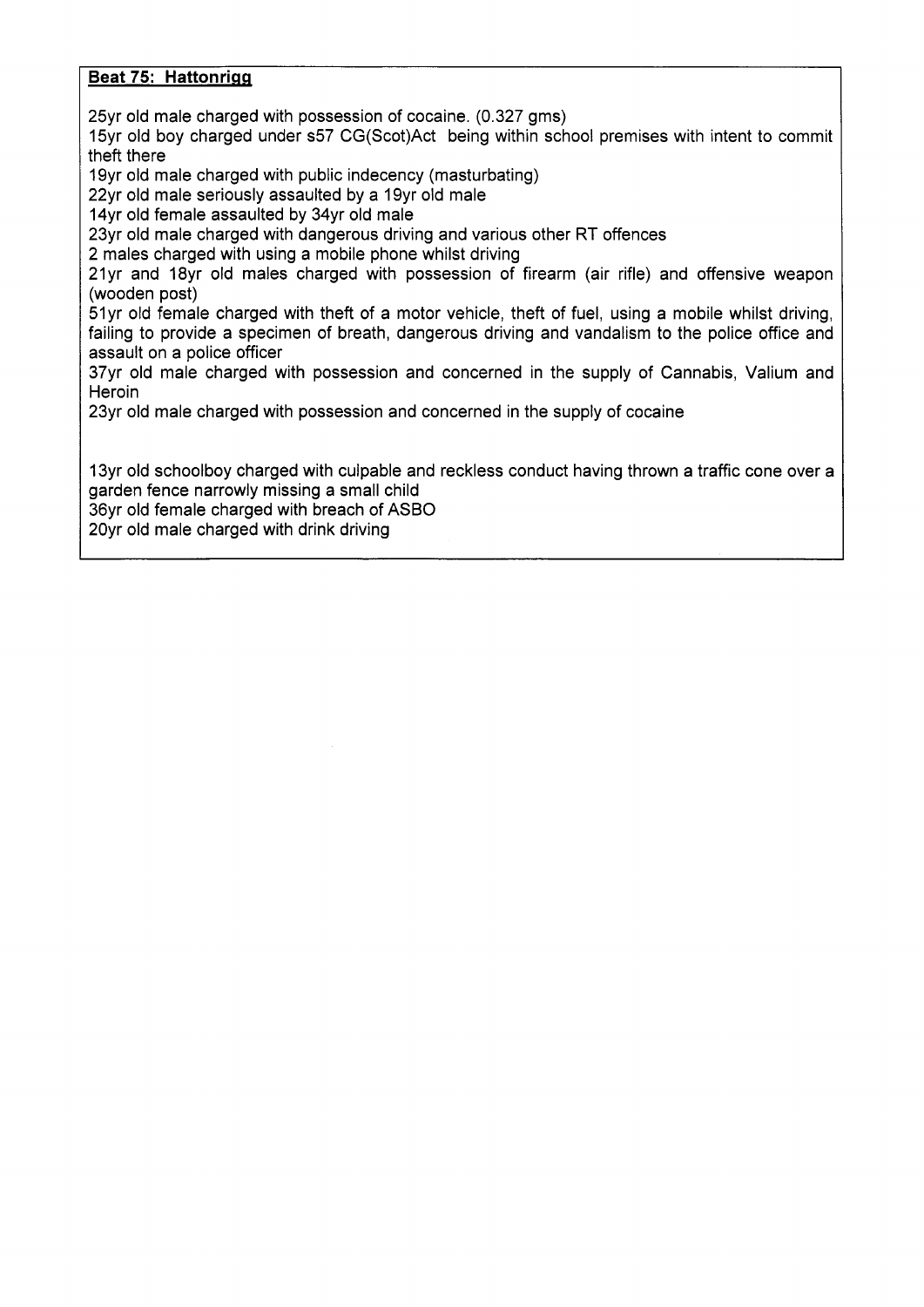# <span id="page-10-0"></span>**Beat 76: Town Centre and Mossend**

13 people have been reported for possession of cannabis resin

3 people have been reported for possession of diazepam

**A** 20 year old male has been charged with possession of ecstasy

**A** 41 year old male has been charged with possession of cannabis and oxazepam along with possession with intent to supply cannabis

**A** 41 year old female was charged with possession of diamorphine

**A** 20 year old male was charged with possession with intent to supply diazepam

**A** 26 year old male and a 29 year old male were charged with possession of cannabis and cocaine **A** 33 year old male has been charged with 3 counts of vandalism, possession of an offensive weapon, a breach of the peace and possession of cannabis, diazepam and dihydrocodeine 8 people have been charged with theft by shop lifting

2 people have been charged with possession of offensive weapons and 3 with possession of a knife

5 people have been charged with police assault

8 people have been charged with various road traffic offences including 2 for careless driving and 1 for dangerous driving

**A** 40 year old male has been charged with racial abuse

Two 9 year old and two 8 year old children have been reported to the children's reporter for vandalism

**A** 23 year old male was charged various charges involving indecent behaviour

**A** 32 year old male was charged with assaulting a child

**A** 23 year old male has been charged with fraud by false representation

**A** 17 year old male has been charged with possession of a knife and vandalism to a motor vehicle

**A** 19 year old has been charged with serious assault

**A** 30 year old male has been charged with vandalism

**A** 17 year old male was charged with vandalism to property

**A** 42 year old male was charged with racial abuse and assault

**A** 26 year old male was charged with making threats and assault

**A** 34 year old male was charged with theft

**A** 23 year old male was charged with numerous road traffic offences including theft of a motor vehicle and dangerous driving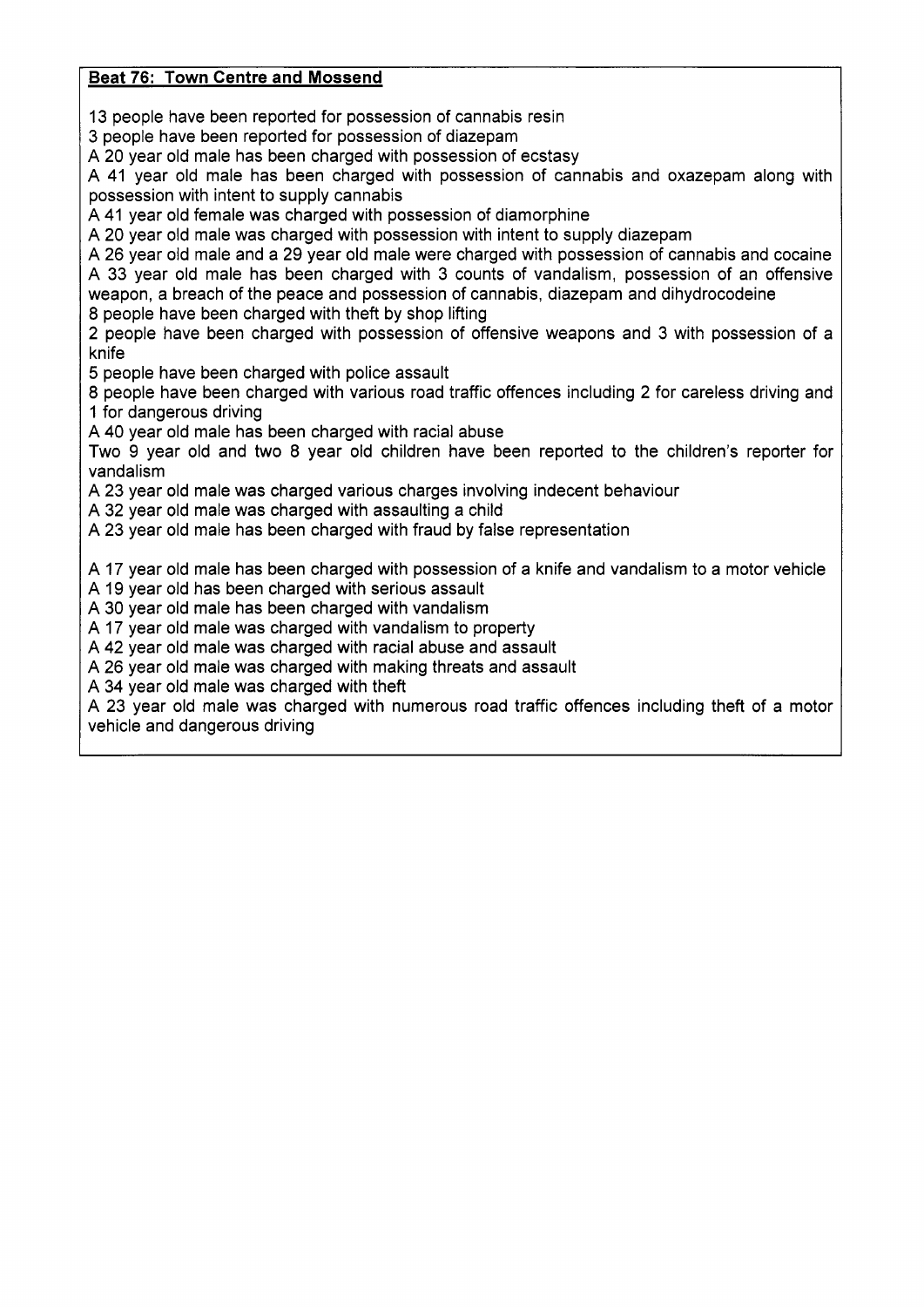# <span id="page-11-0"></span>**Beat 77: Orbiston/Jewel Scheme**

20 and 21yr old males found in possession of a samurai sword and metal bar 19yr old male charged with theft HB from NLC premises 29yr old male charged with possession of diamorphine and Valium and driving whilst disqualified and no insurance 24yr old male charged with a racial breach of the peace and vandalism 20yr old male charged with possession of cannabis and herbal cannabis 20yr old male seriously assaulted by 16yr old youth by striking him to the head and body with a piece or wood 24yr old male charged with robbery of a bike from a 19yr old male 37yr old male charged with possession and supply of Diazepam and heroin 32yr old male charged with playing loudspeaker on ice cream van out with permitted hours 20yr old male charged with possession of herbal cannabis 42yr old female charged with theft of a motor vehicle, drink driving and no insurance 20yr old male charged with possession of herbal cannabis 4.8 gms 28yr old male charged x 2 with breach of domestic bail 19yr old male charged with possession of herbal cannabis 7.1 gms 34yr old male charged with breach of curfew bail conditions 19yr old male charged with public indecency, exposing private parts 20yr old male charged with possession of a knife in a public place 27yr old charged with seriously assaulting a 43yr old male, punching him to the face pulling him to the ground and strike him several times 19 and 28yr old males charged with possession of knives in public place 2 males 22 and 18yrs charged with possession of offensive weapons (axe and golf club) arrested along with 2 females aged 18 and 22 for Breach of the peace 35yr old male charged with theft HB 26 yr old male charged driving a motor vehicle without a licence or insurance 13yr old male charged with culpable and reckless conduct having thrown a perfume bottle onto a fire causing it to explode 36yr old male charged with breach of domestic bail  $\times$  2 19yr old male charged with breach of curfew bail conditions 64 yr old female charged with possession and concerned in the supply of cannabis 20yr old male charged with trading as a window cleaner without street traders licence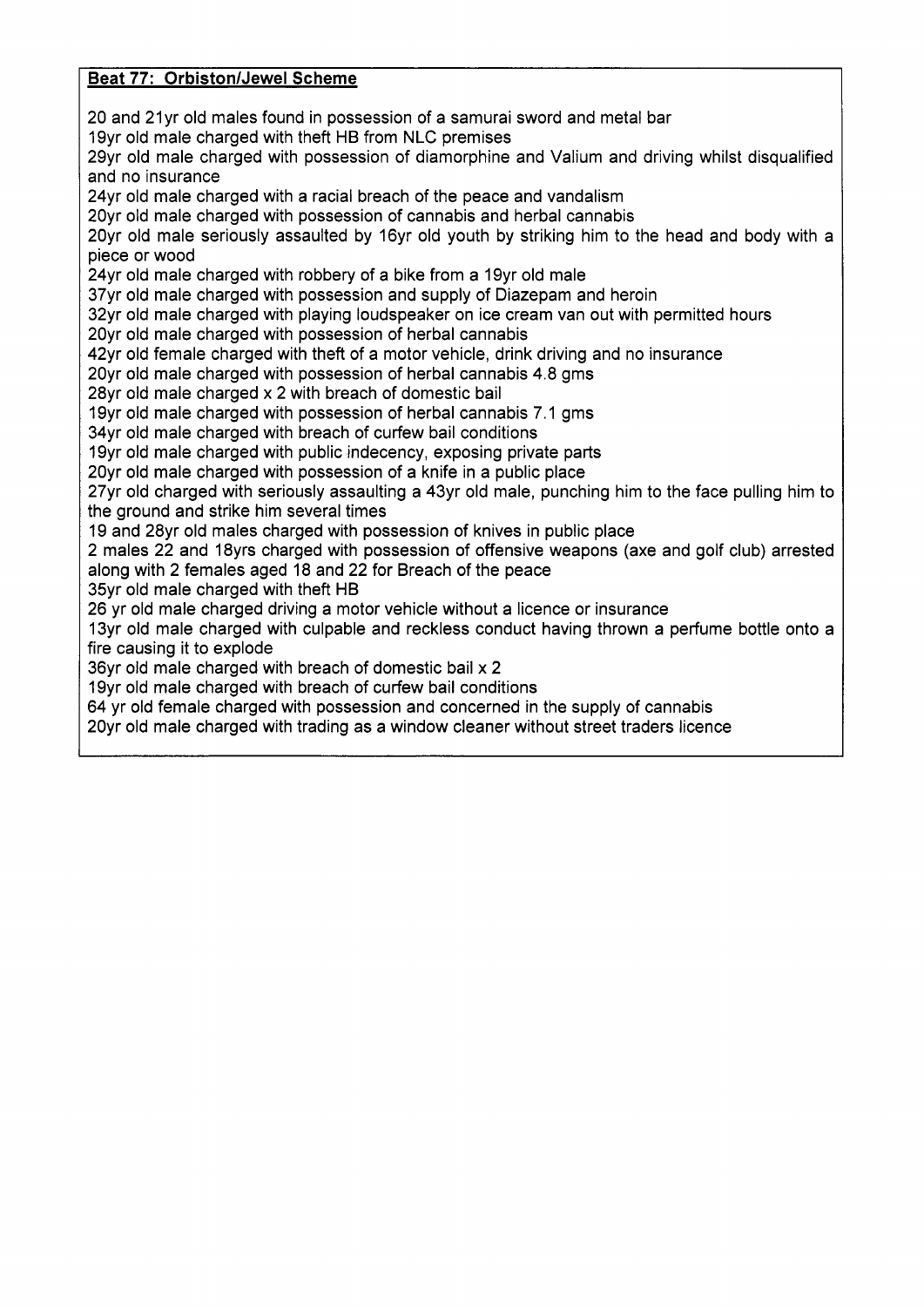# <span id="page-12-0"></span>**Beat 78: Milnwood/Sandy Park**

28yr old male charged with possession and supply of Cocaine 30yr old male charged with possession of Diazepam 18yr old male charged with breaching his curfew bail conditions 24yr old female charged with vandalism Two 17yr old males and one 15yr old male were charged with Breach of the Peace, within the Jewel Scheme 14yr old male charged with Breach of Peace, Glencalder area 20yr old male charged with possession of cannabis 46yr old male charged with drink driving 25yr old male charged with possession of heroin 17yr old male charged with culpable and reckless conduct, smashing a vehicle window whilst being driven Male charged with 4 x breach of domestic bail 26yr old male charged with possession of cannabis 31yr old male charged with breach of curfew bail and police assault 18 and 21yr old males charged with possession of a firearm (air rifle) and Offensive Weapon (pick axe) 16yr old male charged with police assault 24yr old male charged with theft of fishing equipment 20yr old female charged with possession of cannabis 43 yr old male charged with Breach of ASBO 19yr old male charged with vandalism 19yr old male charged with possession of Diazepam 28yr old female charged under Children and Young person's act, placing child in a manner likely to cause harm 27yr old male charged with urinating in a public place 30 year old male charged with attempt murder of a 30yr old male

# **Beat 79: New Stevenston/Carfin**

A 25 year old male and a 24 year old male have been charged with serious assault

In another incident a 23 year old male and a 32 year old male were charged with serious assault A 21 year old male was charge with firearm offences

A 35 year old male was charged after being found in possession of a knife

Three males aged 19, 21 and 27 were charged with breach of the peace, possession of knives, assault and vandalism

A 45 year old male was charged with a racially abuse, vandalism, bop and assault

*5* people have been charged with theft by shop lifting including a 31 year old male who has been charged for 8 separate incidents

A 15 year old male and a 16 year old male have been charged with theft of a motor vehicle and several road traffic offences

**A** 28 year old male has been charged with high value vandalism and theft as well as a house breaking with intent to steal

**A** 30 year old male has been charged with 4 house breakings, 2 thefts and a house breaking with intent to steal

**A** 15 year old male has been charged with 3 attempted house breakings

**A** 21 year old female was charged with theft

There have been 12 people charged with various road traffic offences including 3 for dangerous driving and 2 for drink driving

**4** males have been reported for possession of cannabis resin

**A** 24 year old male has been reported for possession of herbal cannabis

**A** 31 year old male has been reported for possession of amphetamine